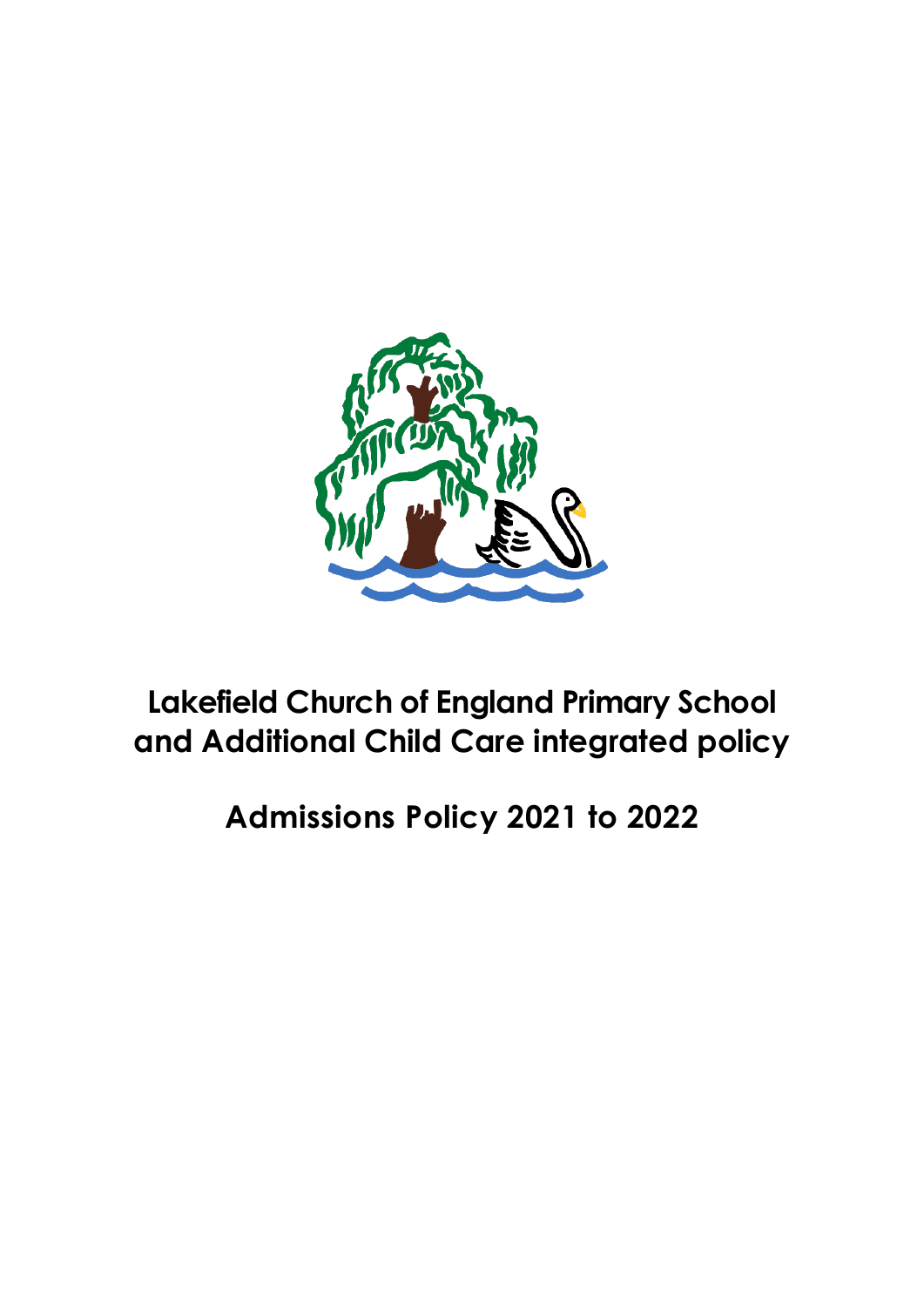## **Introduction**

Lakefield Governing Body applies the regulations on admissions fairly and equally to all those who wish to attend this school. This policy should be read in conjunction with advice to Parents and Carers given by Gloucestershire County Council which is available on the Gloucestershire County Council website: [www.gloucestershire.gov.uk/schooladmissions](http://www.gloucestershire.gov.uk/schooladmissions) or by contacting the Admissions and Transfers Team on 01452 425407.

We see ourselves as a community school for children living in the Severnside parishes of Arlingham, Fretherne, Frampton on Severn and Saul

## **Aims and objectives**

Lakefield Church of England Primary School seeks to provide a safe environment where everybody is encouraged to work towards their full potential. We value the individual and promote whole person development. This reflects our Christian foundation and respect for all other faiths and beliefs.

Lakefield Church of England Primary School is a place in which everyone is valued. Children are given the opportunity to discover their potential and to develop the skills to achieve more than they thought possible. Our ethos encourages resilience, independence, confidence and creativity, and we celebrate effort as well as achievement. Here we foster a love of learning that children will carry with them throughout their lives.

### **How parents can apply for their child to be admitted to our school**

Lakefield Church of England Primary School determines the admission arrangements in agreement with the Gloucestershire County Council and the statutory guidance of the Admissions Code 2014. The Admissions Authority for Lakefield is therefore the Governing Body.

The County Council's annual admissions prospectus informs parents how to apply for a place at the school of their choice. Parents have a right to express their preference but this does not, in itself, guarantee a place at that particular school. Application should be made on a form that can be obtained from Gloucestershire County Council and should be returned by the date stipulated on that form. The authority will notify parents of the decision as soon as all the applications have been considered.

### **The Pupil Admission Number (PAN)**

The 'Pupil Admission Number (PAN) is the number of children that the school considers the school can accommodate in each year group. The PAN for our school is 30. We keep this number under review and the governors will apply to change the number if circumstances change.

### **Admission Criteria**

Where applications for admission exceed the number of places available, the following criteria will be applied, in the order set out below, to decide which children to admit:

1. *A '*looked after child' *(1)* or a child who was previously looked after but immediately after being looked after became subject to an adoption *(2)* child arrangements order *(3)* or special guardianship order *(4) including those who appear to the admission authority to have been in state care outside of England and ceased to be in state care as a result of being adopted (5))*.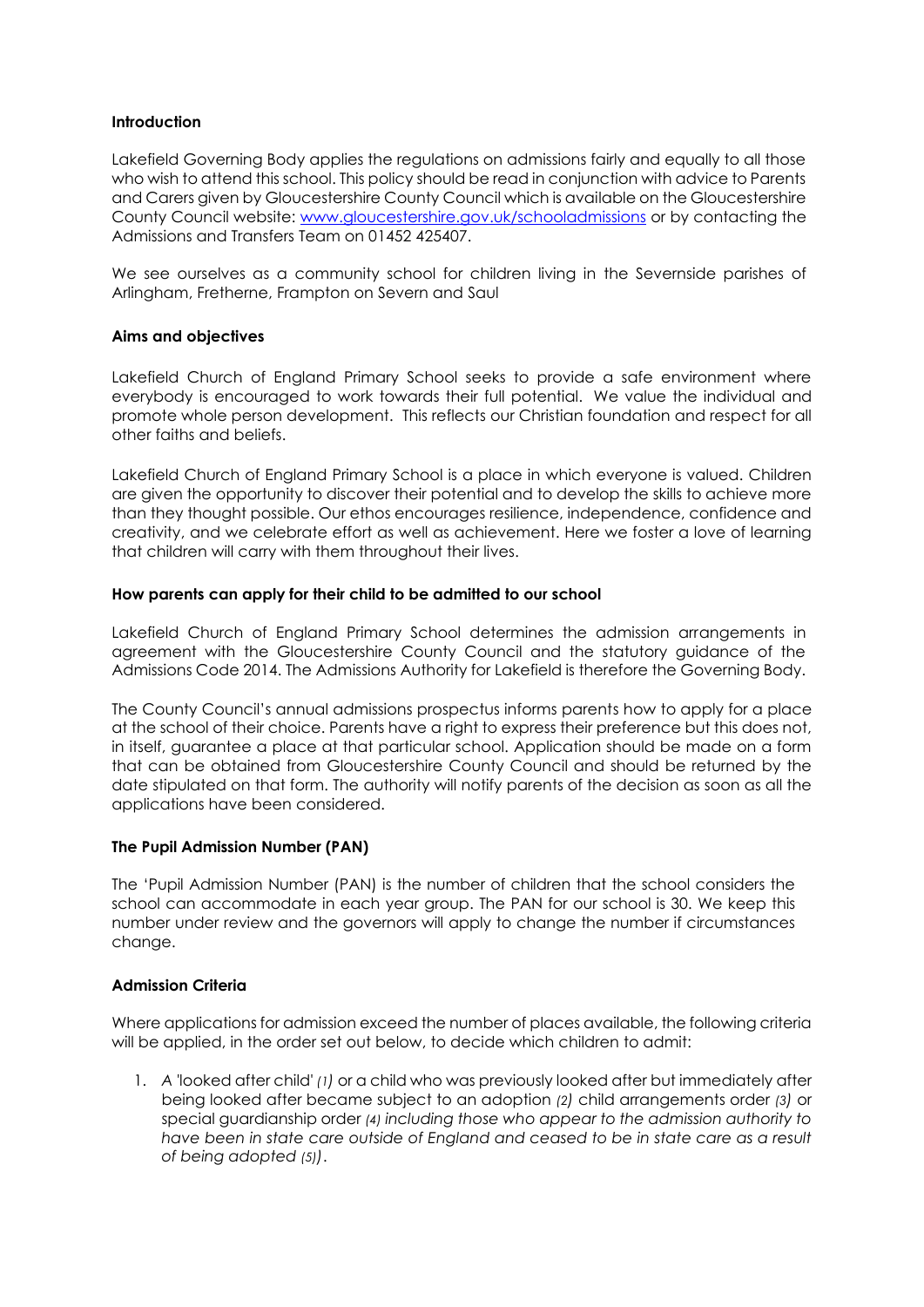- *(1) A 'looked after child' is a child who is (a) in the care of a local authority, or (b) being provided with accommodation by a local authority in the exercise of their social services functions (see the definition in Section 22(1) of the Children Act 1989) at the time of making an application to a school. In Gloucestershire, such children are referred to as Children in Care.*
- *(2) This includes children who were adopted under the Adoption Act 1976 (see section 12 adoption orders) and children who were adopted under the Adoption and Children's Act 2002 (see section 46 adoption orders).*
- *(3) Under the provisions of s.12 of the Children and Families Act 2014.*
- *(4) See Section 14A of the Children Act 1989 which defines a 'special guardianship order' as an order appointing one or more individuals to be a child's special guardian (or special guardians).*
- *(5) A child is regarded as having been in state care outside of England if they were in the care of or were accommodated by a public authority, a religious organisation, or any other provider of care whose sole or main purpose is to benefit society.*
- 2. Children who will have siblings attending the school at the time the applicant child is admitted. (NB We define siblings as a brother or sister, half brother or sister, adopted brother or sister, step brother or sister, or the child of the parent/carer's partner, and in every case, the child must be living in the same family unit, at the same address).
- 3. Children whose permanent home address lies within the boundary of the Severnside parishes. A copy of the definitive map can be found on the Schools website. A copy is also available for inspection in the school office. In the event of there being more applications than available places then children with the strongest geographical claim will be given priority.

Distances will be measured in a straight line from the ordnance survey address point of the child's home address (including flats) to the ordnance survey address point of the school, using the local Authority's computerised measuring system.

4. Children whose permanent home address lies outside the boundary of the Severnside parishes will be allocated on the basis of strongest geographical claim measured in a straight line from the ordnance survey address point of the child's home address (including flats) to the ordnance survey address point of the school, using the Local Authority's computerised measuring system, with those living closer to the school receiving the higher priority.

Exceptionally if the normal admission round results in children resident in the Severnside parishes (Arlingham, Fretherne, Frampton on Severn and Saul) not being allocated a place when criterion 3 is applied the school reserves the right to give consideration (in conjunction with the local authority) to exceeding the Pupil Admission Number (PAN), where practical, to allow those children a place.

In the event of a tie between two or more children when applying criterion 4 (strongest geographical claim based on straight line distance) where there are not enough places available to offer all children a place at the school, a process of random allocation will be followed by the Local Authority. This will be in the form of a manual process which is overseen by an independent person from the Council's Legal Services. Where twins or children from multiple births are part of a random allocation process they will be considered as one applicant.

### **Admission appeals**

If a child is not offered a place at Lakefield, this will be because to do so would prejudice the education of other children by allowing the number of children in the school to increase too much.

Parents and Carers have the right of appeal to an independent panel against any decisions made in relation to any decision made concerning their child's entry to school. If the appeals panel decides that we should admit a child to whom we had refused a place, then we will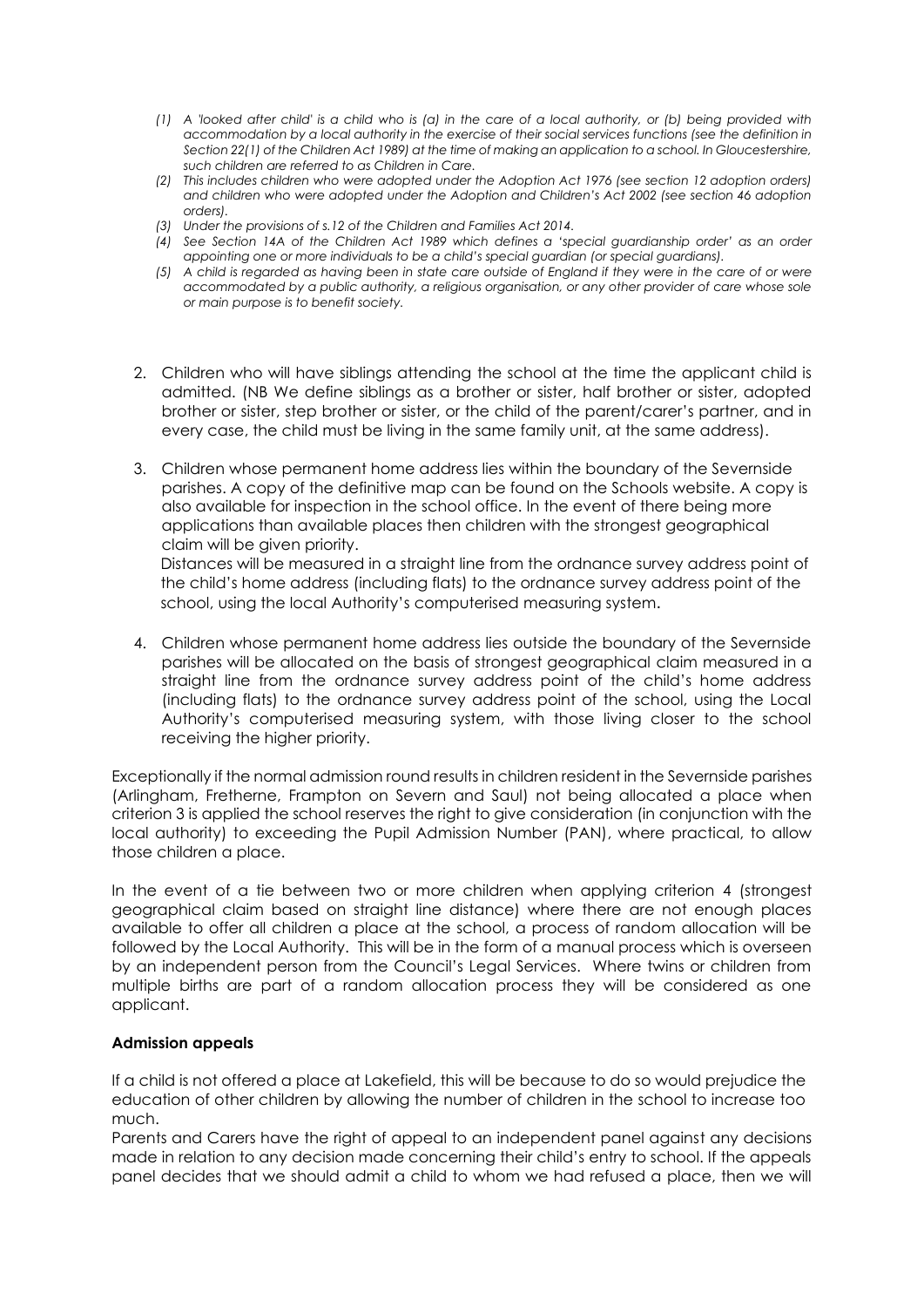accept this decision and continue to do all we can to provide the best education for all the children at our school. (Further details of appeal arrangements are set out in the revised Code of Practice on School Admissions Appeals, which came into force in September 2004.) The school is required to admit a child with a statement of Special Educational Needs that names the school, even if the school is full. **Independent admission appeals will be administered by Gloucestershire County Council on behalf of Lakefield.**

# **Waiting Lists**

If the school is oversubscribed, a waiting list will be held until the second (i.e. December) school term following the admission request. The waiting list will be prioritised according to the school's admission criteria above.

### **Fair Access Protocols**

The school has signed up to the In-Year Fair Access Protocols held by the Local Authority. Should a vulnerable child within these Protocols require a place at the school, they will take precedence over any child on the waiting list.

## **Transport**

Transport in the form of a bus is provided and administered by Gloucestershire County Council and details can be found at <http://www.gloucestershire.gov.uk/applyforabuspass>

### **When will my child reach statutory school age?**

Children must be receiving full-time education by the start of the term following their fifth birthday.

- For children born between 1 September and 31 December, they reach compulsory school age on 31 December and must be receiving full-time education at the start of the Spring term (i.e. after the Christmas holidays, in January).
- For children born between 1 January and 31 March, they reach compulsory school age on 31 March and must be receiving full-time education by the start of the Summer term (i.e. after the Easter holidays, in March or April)
- For children born between 1 April and 31 August, they reach compulsory school age on 31 August and must be receiving full-time education at the start of the new school year (i.e. after the summer holidays, in September).
- Lakefield operates a 'phased' admission policy for new Reception children to ensure a successful start to school life. All children are entitled to a full time place in Reception.

### **Phased admission to the reception class**

- Children attend school until 12 (noon) for weeks one and two
- Children attend school until 1pm for weeks three and four and have lunch with the rest of the infant children allowing them to become accustomed
- Children attend school full time from week five onwards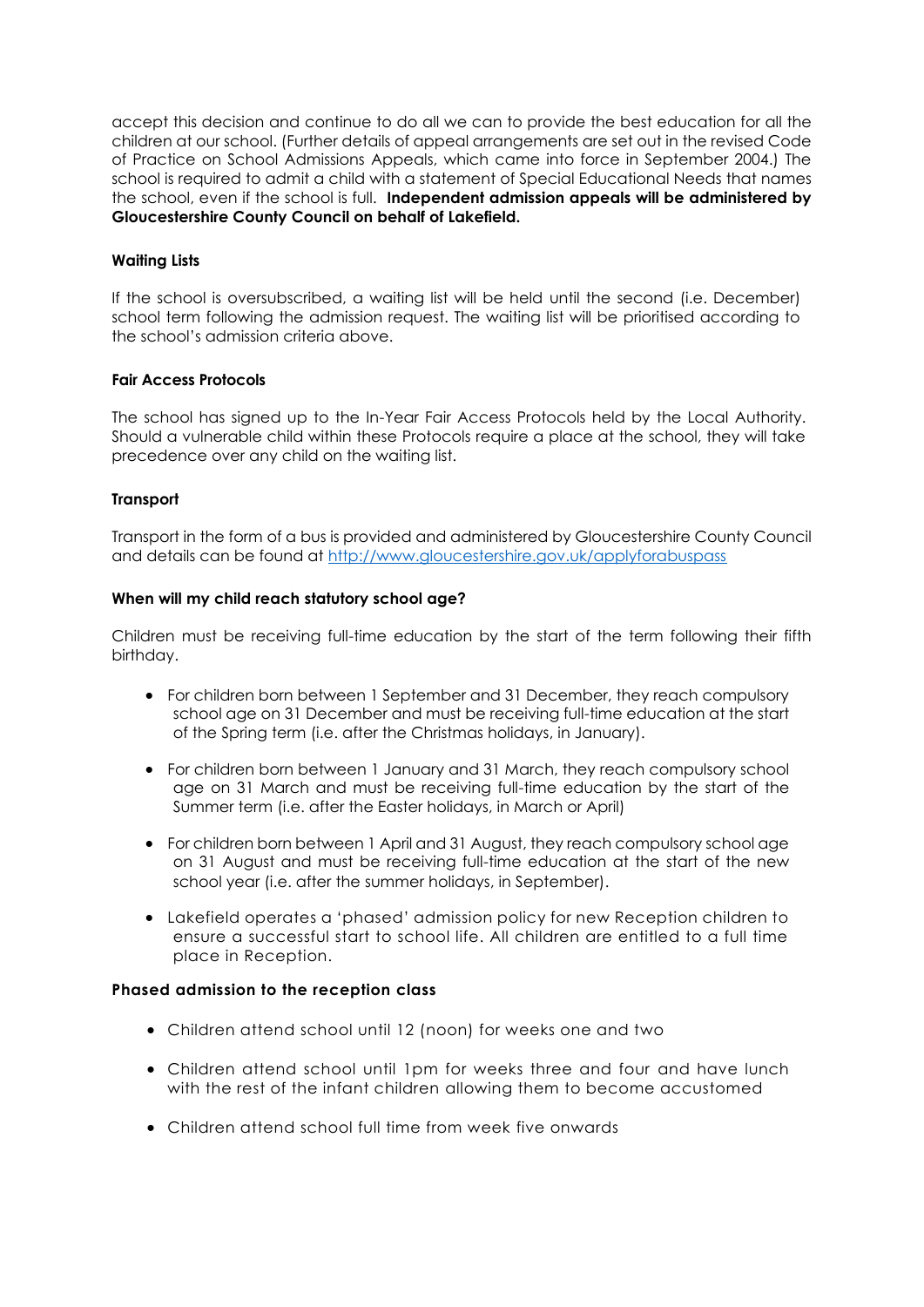#### **Admission of Children Outside of their Normal Age Group**

Parents may seek a place for their child outside of their normal age group, for example, if the child is gifted and talented or has experienced problems such as ill health. In order for the school governors to consider such a request, such an application must be made in writing, stating clearly the reasons for this proposal. The school governors will normally seek external advice to be reassured that such an arrangement is in the long term interests of the child. The school governors will communicate the reasons for their decision in these cases. In all other respects the child will be considered in the same way as any other child and in the case of over-subscription the same admission criteria will apply.

*\* Compulsory school age is set out in section 8 of the Education Act 1996 and the Education (Start of Compulsory School Age) Order 1998. A child reaches compulsory school age on the prescribed day following his or her fifth birthday (or on his or her fifth birthday if it falls on a prescribed day). The prescribed days are 31 December, 31 March and 31 August.*

#### **Admission of Summer Born Children for Reception Entry**

The Governing Body acknowledges the updated advice from the Department of Education that, parents/carers of "summer born" children (born between 1 April and 31 August) may request to start the Reception Class of a school a whole academic year later. The Governing Body will make a decision on behalf of Lakefield Church of England Primary School. We follow the Local Authority process which states that parents can only apply for a Reception place at a school once and must apply for a place during the standard application process timeline for their chronological year group, stating their reasons for requesting deferred entry to the following year. The Governing Body will decide whether the deferred entry can be approved for the school.

#### **Other important information**

- *You must complete and return a Gloucestershire Country Council Preference school form either online or by post by the deadline set*
- *All letters offering places are sent out by Gloucestershire County Council on a predetermined date*
- *Children with statements naming the school shall not form part of the oversubscription criteria and will be allocated places outside the usual arrangements in this policy*

#### **Monitoring and review**

This policy will be monitored by the Governing Body, who will always take due note of the guidance provided by the Local Authority. The policy will be reviewed every two years, or earlier in the light of any changed circumstances, either in our school or in the local area.